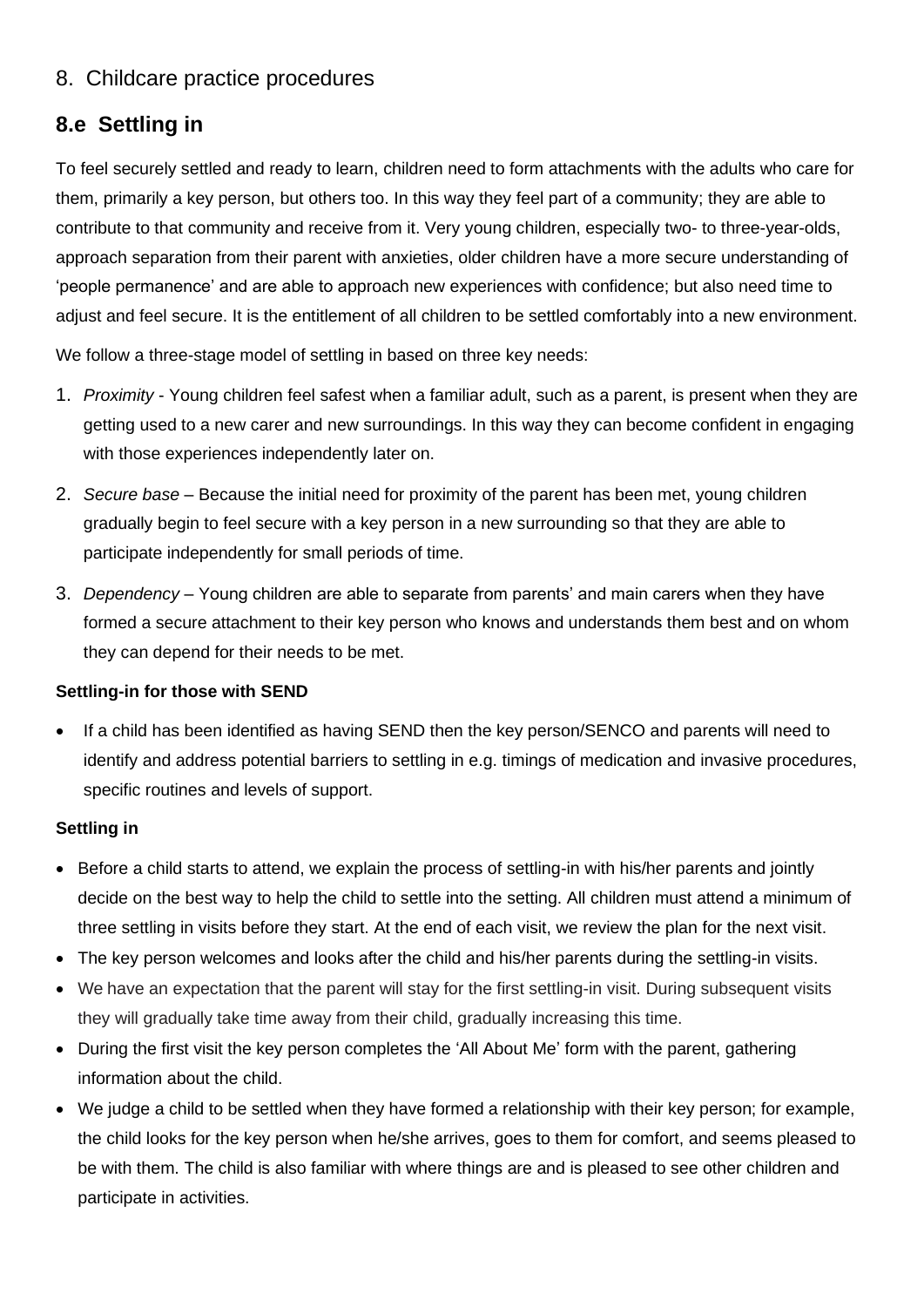- When parents leave, we ask them to say goodbye to their child and explain that they will be coming back, and when.
- Younger children will take longer to settle in, as will children who have not previously spent time away from home. Children who have had a period of absence may also need their parent to be on hand to resettle them.
- We recognise that some children will settle more readily than others, but that some children who appear to settle rapidly are not always ready to be left. We expect that the parent will honour the commitment to stay for at least the first week, or possibly longer, until their child can stay happily without them.
- We do not believe that leaving a child to cry will help them to settle any quicker. We believe that a child's distress will prevent them from learning and gaining the best from the setting.
- We reserve the right not to accept a child into the setting without a parent or carer if the child finds it distressing to be left.

### **When children do not seem to settle**

- A child who is not securely attached and settled is overwhelmed with fear. They are unable to participate in any activity and do not learn. It is not in their immediate or long-term interest to attempt to prolong what is an agonising experience for them.
- A highly distressed child will need 1:1 attention consistently; their distress will upset other children and put stress on staff. If this is the case, the key person discusses with the manager or deputy.
- Attempts are made to reduce anxiety and distress through a planned approach with the parent.
- The 3 stages of settling-in are reviewed and the plan is pitched back at the appropriate stage.
- Particular triggers of distress are discussed to see what can be done to alleviate it.
- If all attempts have been made and the child still cannot cope without the parent, then the place is offered only with the parent attending. In some cases it may be appropriate to withdraw the place and help the parent consider alternatives. For a child 'in need' this may need to be discussed with the social care worker, where one is allocated to the child, health visitor or referring agency.

### **When a parent is unable or refuses to take part in settling in**

- Information about the 'settling-in' plan is given when the parent completes the registration paperwork, and the reasons are explained.
- If the parent feels that this will be difficult perhaps another close relative can come in instead.
- Genuine difficulties need to be handled sensitively. A parent who refuses to take part in settling-in may have the offer of the place withdrawn.

### **For children whose first language is not English**

• For many children learning English as an additional language, the stage of proximity takes longer as the child is dependent upon the parents' input to make sense of what is going on.